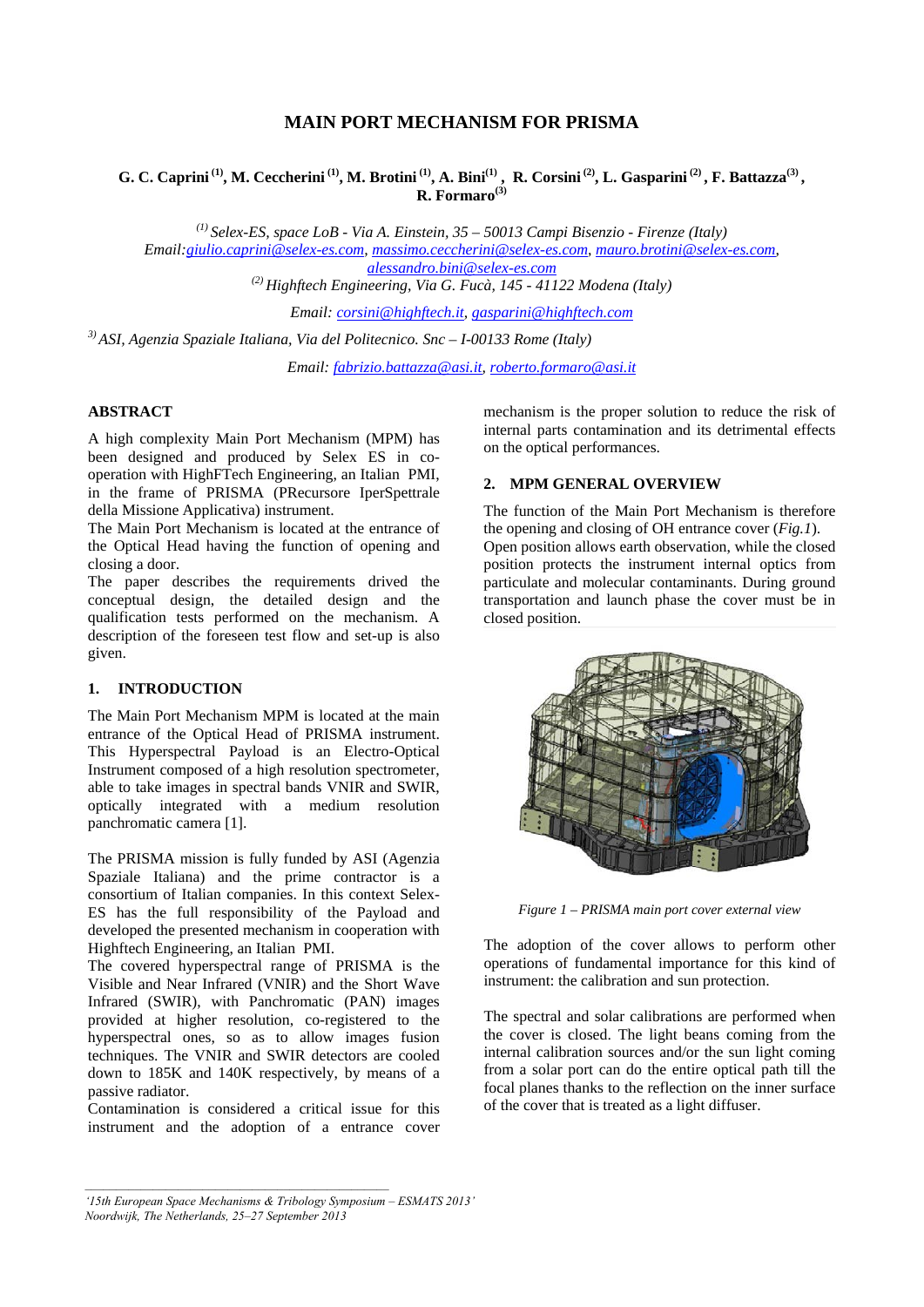*Fig. 2* shows a schematic view of the spectral calibration optical path based on the parabolic shape of the internal surface of the cover, reflecting the light coming from the Internal Calibration Unit (ICU).



*Figure 2 – PRISMA spectral calibration optical path*

To perform calibration, the position of the diffuser surface must be located with very high accuracy and repeatability with respect to the internal OH system both during flight and ground operation.

The sun protection is necessary in case of satellite maneuvers that could lead the sun light to enter directly in the optical path used for earth observation with consequent detrimental effect for the optical system and the detectors. The port closing before to start maneuvers avoids the occurrence of this situation.

The design of the MPM has considered the requirements to allow on-ground testing of the operational states: open/closed. To avoid the motor oversizing due to the gravity of the cover, a removable counterweight has been adopted for ground testing.

When in closed position the cover must be secured for unwanted movement or hammering against the seat that could affect the following positioning precision. Due to relevant inertia of the cover, the motor detent torque is not sufficient to prevent such occurrence during ground and launch phase therefore a Launch Locking Device (LLD) has been implemented. Even if this subassembly is only one shot mechanism in flight, it has been designed for a reversible operation needed for ground testing and transport.

Considering the very high reliability required to the cover opening system, which failure would cause the Payload loss, although it is based on well proven and reliable concept and components, the MPM is also equipped with an Emergency Actuator Device (EAD) able to force the door in open position in case of failure of the main drive system.

The EAD is required to be able to force the cover also in closed position in order to ensure the closing for sun protection and calibration.

The EAD is an high reliability mechanism, designed to open/close the cover starting from whichever position of the cover for the specified number of actuations.

A detailed description of MPM, its main subsystems and the use of proven technologies as far as possible, is given in the following.

### **3. MPM MAIN DESIGN REQUIREMENTS**

A list of the main performance requirements is following:

- Port maximum dimensions 245 x 270 mm Port angular closed position  $0^{\circ}$ <br>Port angular open position  $90^{\circ}$  0/+5° Port angular open position MPM total mass 5800 grams MPM cover mass 1045 grams Time for open/close  $<$  10 s On orbit lifetime 15200 cycles On ground lifetime 500 cycles
- Envelope dimensions…L365 x W190 x H375 mm

### **4. DESIGN DESCRIPTION**

The general external view of the Main Port Mechanism is shown in the *Fig.3* and *Fig.4* with the cover in closed and open position.



*Figure 3 – MPM in closed position*

The different sub-systems of the MPM mechanism, are mounted on a aluminium structural frame named "Portal Structure".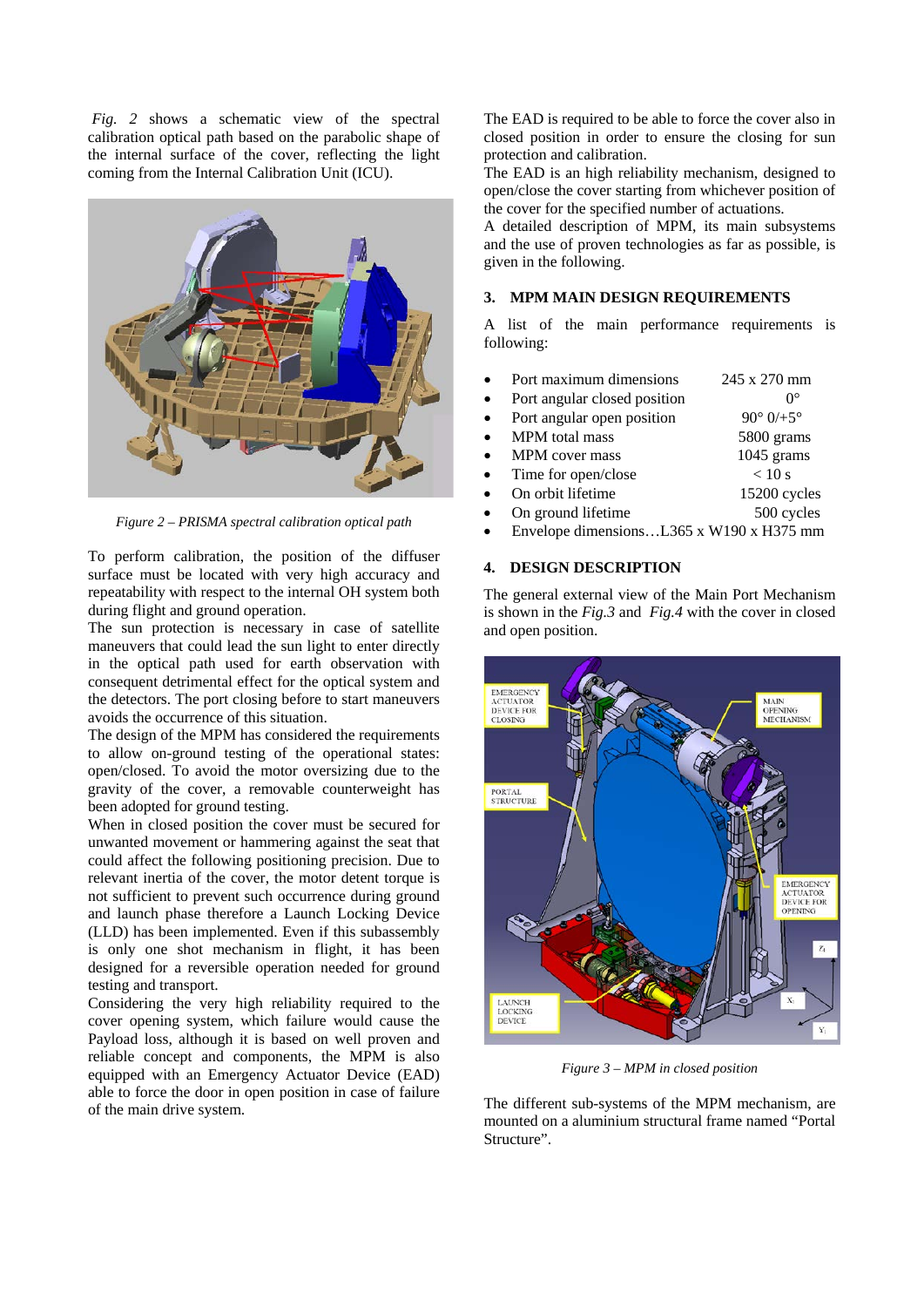

*Figure 4 – MPM in open position*

The base of the Portal Structure provides the mechanical interface to connect the MPM to the PRISMA optical bench allowing also position adjustment of the assembly for optical alignment of the cover diffusive surface. The three main sub-assemblies constituting the MPM are:

- Main Open/Close Mechanism
- Launch Lock Device (LLD)
- Emergency Actuator Device (EAD)

The overall dimensions of the mechanism are shown in *Fig. 5*



*Figure 5 – MPM overall dimensions*

#### **4.1. Main open/close Mechanism**

The main open/close mechanism is devoted to the support and actuation of the port, its main components are:

- Portal Structure
- Port
- Shaft and bearings
- Frameless Motor
- Position monitoring sensors

The **Portal Structure** is the main supporting structure of the whole subsystem and consists of an aluminium structure machined by a block as shown in *Fig.6* where the MPM reference system is reported too. The mounting interface is located in the bottom side and the fixation to the PRISMA interface is obtained by means of 6 M8 LN screws.

The rotating shaft of the main open/close mechanism that supports and drives the port rotation, is located on the top of the portal structure where the seats of the bearings are positioned.

The **Port** is an aluminium structure machined starting from plate and it is weight lightened on the external side where stiffening ribs are machined.



*Figure 6 – Aluminum Portal Structure*

The back side (the internal one respect to Prisma instrument) has the function of optical diffuser with parabolic shape and optical surface finishing. The

*[Fig. 7](#page-3-0)* shows the optical diffuser surface during the machining at the single point.

To ensure the port position accuracy for calibration, the closed position is defined by means of two adjustable mechanical end stops (Fig.8). They are pressed by the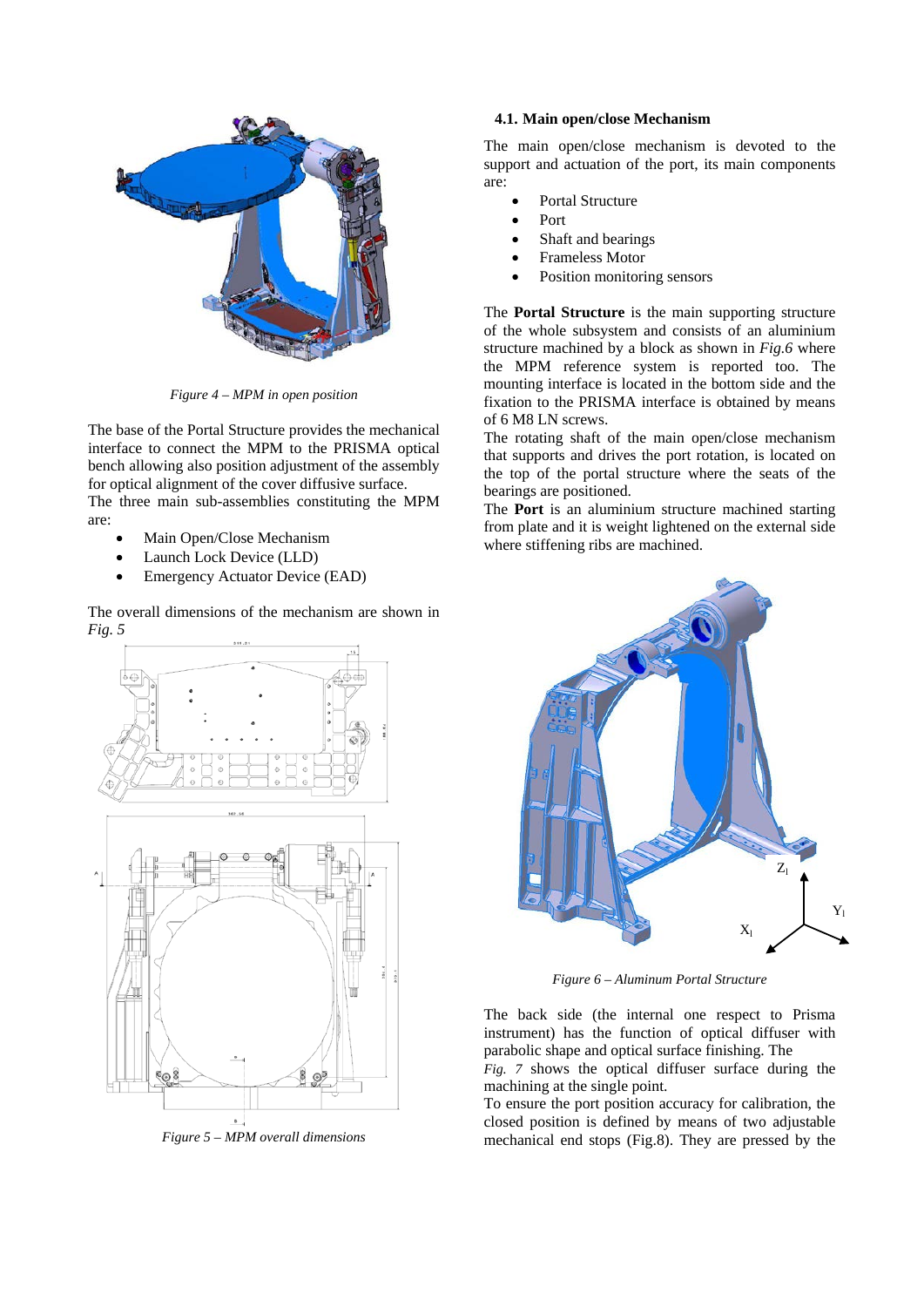motor torque against the respective seats placed on the Portal Structure.



*Figure 7 – Port optical diffuser machining*

<span id="page-3-0"></span>

*Figure 8 –Mechanical end stops for Port positioning*

In this solution a little gap remains between the Port and the Portal Structure in order to avoid any contact besides the mechanical end stops. To avoid the remaining gap could allow particles and/or light entering a labyrinth trap is implemented on the cover external edge by means of a circumferential lip entering in a groove of Portal Structure when the port is close.

The Port is driven by a shaft supported by one couple face to face pre-loaded angular bearings and one radial bearing ( *Fig.9* ), all of them with un-lubricated ceramic balls and with PGM-HT cage.



*Figure 9 – 2D shaft section*

In addition to the bearings, two radial bushes are placed to support the shaft at both end side. In normal working conditions the shaft is not in contact with such bushes (a radial gap of 0.1 mm exists), as the scope of these bushes is to limit the shaft deflection caused by the lateral load exerted by the Emergency Actuator Device when activated.

The **Motor** rotor for cover actuation is mounted directly on the shaft. The motor is a frameless Limited Angle Torque (LAT) type with double winding for cold electrical redundancy.

The motor stator is mechanically fixed to the Portal Structure.

The frameless motor solution has been selected in order to minimise mass and envelope dimensions. In order to avoid oversizing of the motor, before performing the on ground functional test, the "g" effect was annulled by means a service balancing mass installed on the top of the cover (*Fig.10*).



*Figure 10 – Cover balancing mass*

Both open and close positions are held with motor unpowered thanks to the cogging torque provided by an especially designed motor. Such a cogging torque holding the port against its mechanical end stops guarantees the open position holding and the repeatability of the close position for calibration purpose.

The mutual angular position of rotor and stator has been correctly fixed during integration phase.

Open/close positions of the cover are monitored by means of hall effect sensors detecting the extreme port positions. The corresponding magnets are glued in the port. The sensors for both open and close position are redounded.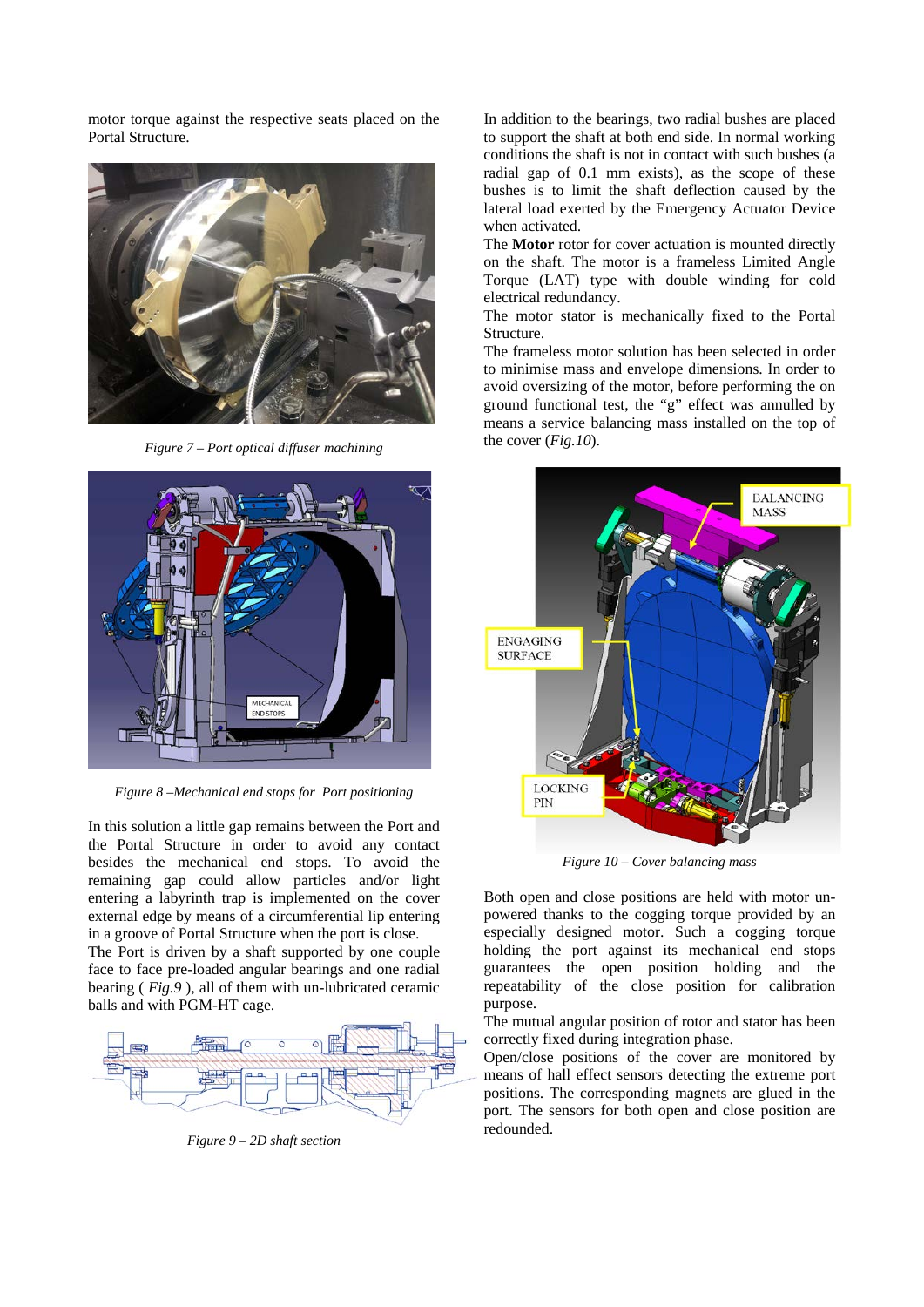### **4.2. Launch Lock Device (LLD)**

The Launch Lock Device has the main function to lock the port during launch phase applying a far higher torque than the cogging torque of the motor. After launch it will be un-locked and will not work anymore. The LLD has been designed to allow the re-locking of the port for ground needs.

The system consists of:

- supporting structure
- linear guide
- locking sledge
- return spring
- 2 actuators (with electrical redundancy)
- 2 micro-switches limiting actuators' end stroke

The operation of the locking device is based on the movement of a locking sledge obtained by means of two paraffin actuators and a counteracting return spring that disengage or engage the parts realizing the locking itself.

As shown in *Fig.11* and *Fig.12* the locking device is accommodated in a vane in the bottom of the Portal Structure just between the mounting interfaces.

The locking sledge is mounted on the sliding carriage of the linear guide ensuring the translation movement in X direction. The sledge supports two locking pins at its ends.

In the locked position the pins press the cover to the engaging surfaces on the port to remain in closed position. The locking force acting on  $+Y$  direction is generated by the locking sledge thanks to the deformation of elastic blade imposed by the slope of the engaged surface.

The unlocking is obtained giving power to two paraffin actuators that move the sledge in +X direction disengaging the locking pins so allowing the port to open by acting on the main motor.



*Figure 11 – Launch Lock Device - Locking position*



*Figure 12 – rest position: port close*

Once the actuators get to the end stroke and the cover is open, the return spring push back the locking sledge until the "rest position" (Fig.12), where the pins are stopped beyond the position of the engaging surfaces on the port. From now on the port can be opened and closed.

*Fig.13* shows a detail of the pin engagement in the three different assumed positions.



*Figure 13 – different pin engagement position*

The locking/unlocking operation can be performed many times just combining properly the movement sequence of the main motor and paraffin actuators.

The LLD has been designed to obtain 200 N of locking force by each pin. In order to be sure to apply the design load when the LLD is locked, the position of the LLD and the consequent deformation of the blades, is adjusted during the integration of the Portal Structure by means of a dedicated setting tool.

#### **4.3. Emergency Actuator Devices (EAD)**

The emergency actuator devices consist in two identical subsystems, having the function to open and close the port in case of main port mechanism failure.

They are mounted on the left and right side of Portal Structure as shown on *Fig.3*.

The main design driver of EAD is the required number of actuations in case of failure of the main open/close mechanism. This number has been specified in 100 open/close actuations.

The EAD is a mechanism based on the same paraffin actuators used for the Locking Device and it is able to provide a torque higher than 10 times the maximum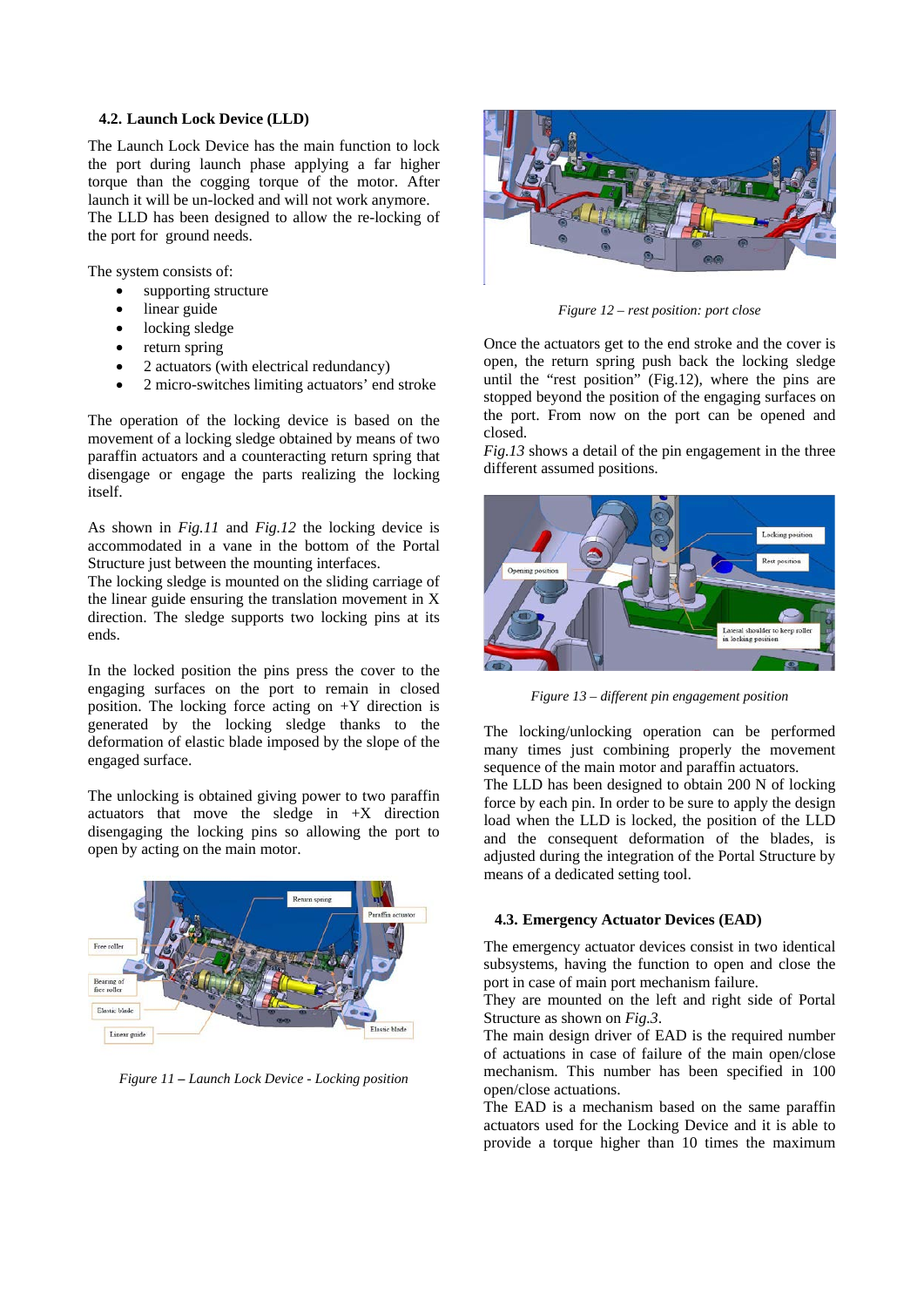torque of the LAT motor including ECSS torque margin. This torque transmitted to the rotating shaft corresponds to the force each EAD actuator is able to provide for 1000 actuations, and will be even higher for the minimum requested number of actuations.

As shown on *Fig.14* and *Fig.15* the forced aperture of the port is performed inducing the rotation of the shaft with a pusher acting on a cam fitted to the rotating shaft. The cam profile has been designed to obtain the needed stroke to open /close the port and to have a maximum force of 220 N.

The pusher is moved by the paraffin actuator.



*Figure 14 – emergency opening system - Port in close position*



*Figure 15 – emergency opening system - Port in open position* 

# **5. ENGINEERING MODEL AND TEST**

An Engineering model of the MPM identical in all to the FM model, has been manufactured and tested.

*Fig. 16 and Fig. 17* show the EQM model of the Main Port Mechanism. A dedicated electronic unit Tester has been developed to support the whole test campaign of the mechanism including life test.

The Unit tester is based on the electronics implemented inside Main Electronics (ME) of PRISMA instrument having the task to drive all the electromechanical component of the MPM mechanism. The current control of the motor has been developed in synergy with the design of the LAT motor with torque characteristics to have a very simple current profile controlling the movement of the motor without the need of a closed loop position control.



*Figure 16 - Main Port Mechanism (inside wiew)*



*Figure 17 - Main Port Mechanism (outside wiew)*

The block diagram in *fig.18* shows the development plan of the MPM mechanism, including both EQM and FM.

All parts of EQM and FM have been manufactured in the same batch. The FM assembly started after successful completion of final and performance test on EQM.

The EQM model at the end shall be subjected to a qualification campaign including the following test:

- dimensional check
- visual inspection
- initial functional and performance test
- vibration test (sine and random)
- functional and performance test
- thermal vacuum test
- final functional and performance test
- life test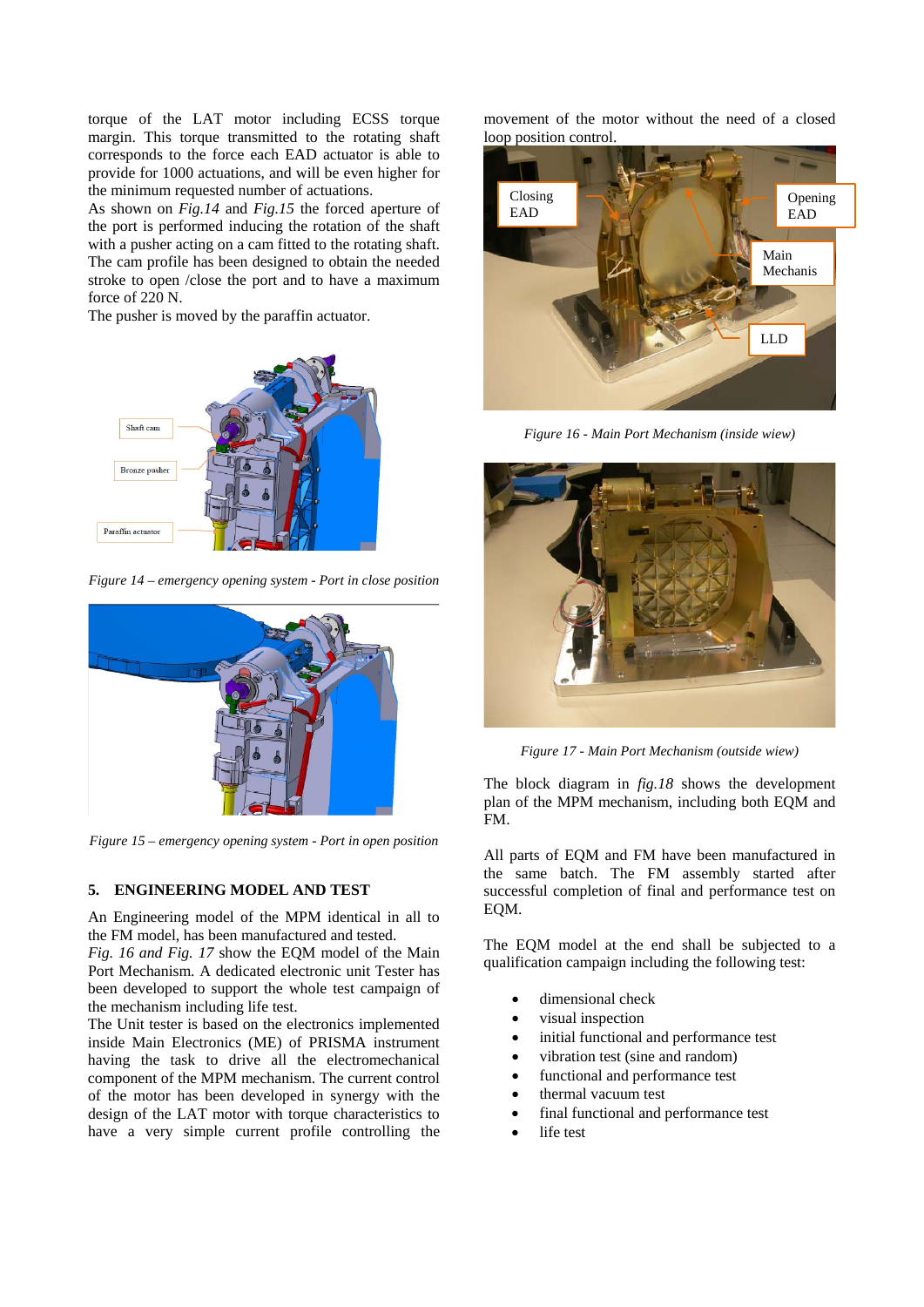

*Figure 18 – MPM Development plan*

# **5.1. LLD and EAD Force measurement**

Functional and performance test on both LLD and EAD performed before and after environmental test included direct measurement of forces throughout the whole stroke of actuation. *Fig. 19* and *Fig. 20* show test set-up for force measurement. It allowed force monitoring after each environmental test confirming the forces always under the maximum specified values.



*Figure 19 - Force measure setup for EAD opening*



*Figure 20 - Force measure setup for LLD*

### **5.2. Mechanical Vibrations**

The test started with resonance search for each axis applying a level of 0.5g in the frequency range 5 to 2000 Hz. The sine vibrations spectrum in *fig.21* and *fig.22* has been applied. The Random Vibration Loads Spectrum in *fig.23* and *fig.24* has been applied. After Sine and random vibrations test a resonance search has been repeated on each axis.



*Figure 21 – X,Y Sine levels [g/Hz]*



*Figure 22 – Z sine levels [g/Hz]*